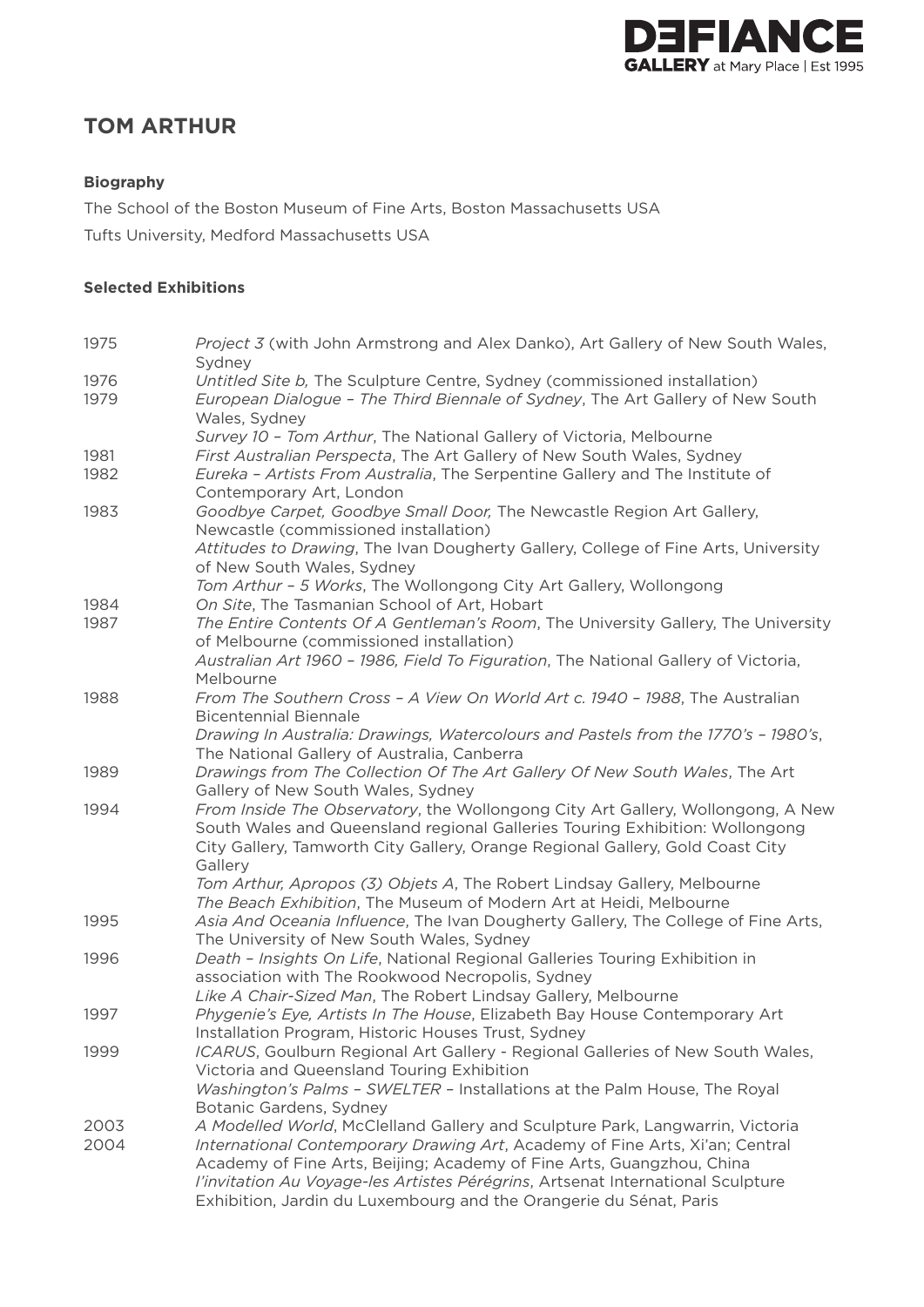*Sightseeing* - Sydney College of the Arts and The Central Academy of Fine Art Exchange Exhibition, Sydney and Beijing,

2008 2013 *Fire Dreaming* – University Art Gallery, The University of Sydney, Sydney *The Butterfly Effect* – The Australian Museum, (Festival of Sydney exhibition), Sydney *McClelland Contemporary Sculpture Survey and Award*, McClelland Gallery and Sculpture Park, Langwarrin Victoria *Water Dreaming*, University Gallery, The University of Sydney, Sydney *Tom Arthur- The Fertilazation of Drako Vulen's Cheese Pizza*, Australian Collection Focus, The Art Gallery of New South Wales, Sydney *Divide & Context – Goulburn Regional Art Gallery Celebrates 30 Years*, Goulburn Regional Art Gallery

### **Selected Publications**

- 1975 Project Three Robert Lindsay, Art Gallery of New South Wales, Sydney Australia (exhibition catalogue)
- 1976 W.Thomas Arthur, Robert Lindsay, Art and Australia, Vol. 14 No.2
- 1979 Sameness Amidst Flux / Private Amidst Public, Tom Arthur, European Dialogue The Third Biennale of Sydney (exhibition catalogue)
- 1979 The Sydney Biennale, Elwyn Lynn, Art International, Vol. XXIII Nos. 3 and 4 Tom Arthur – Survey 10, Robert Lindsay, The National Gallery of Victoria, Melbourne (exhibition catalogue and video tape in conjunction with Open Channel)
- 1980 Australian Art in the 1970's, Arthur McIntyre, The Visual Arts, Jacaranda Press, Sydney 1981 A Report From Australia, Suzi Gablik, Art in America, January No. 1

 Australian Perspecta 1981, Bernice Murphy, Art Gallery of New South Wales (exhibition catalogue)

1982 Eureka – Artists From Australia, Nick Waterlow, Serpentine Gallery and The Institute Of Contemporary Art, London (exhibition catalogue)

 An Assembled View of Sculpture, Robert Lindsay, The Second Australian Art Review 1995 Edited by Leon Paroissien, Warner Associates and Oxford University Press

 Goodbye Carpet...Goodbye Small Door, Tom Arthur and Tony Maniaty, Newcastle Region Art Gallery, Newcastle NSW (exhibition catalogue)

 On Site, Jonathon Holmes, Tasmanian College of Art, Hobart (exhibition catalogue) An Assembled View of Sculpture, Robert Lindsay, Anything Goes – Art In Australia edited by Paul Taylor, Melbourne

 Australian Art 1960 – 1986: Field To Figuration, Robert Lindsay, The National Gallery of Victoria, Melbourne (exhibition catalogue)

 Put Your Face on the Burning Sand...Peripheral Ambience and Kinetic Integrity in Tom Arthur's Assemblages and Installations, Urszula Szulakowska, The Entire Contents of a Gentleman's Room, The University Gallery, The University of Melbourne (exhibition catalogue)

 Australian Contemporary Drawing – Resurgence and Redefinition, Arthur McIntyre, Boolarong Press, Queensland

 Antipodean Antecedents: An Accent on the Present, Frances Lindsay, From The Southern Cross...A View of World Art c. 1940 – 1988, Australian Biennale (exhibition catalogue) Tom Arthur, From The Southern Cross...A View of World Art c. 1940 – 1988, Urszula Szulakowska, Australian Biennale (exhibition catalogue)

 Contemporary Australian Collage and Its Origins, Arthur McIntyre, Craftsman House Publications, Sydney

 From Inside The Observatory - Dialogue with the Artists, Paul Walton, Wollongong City Art Gallery (exibition cataloue)

 Notes Apropos Three Objects by Tom Arthur, Jacques Delaruelle, Robert Lindsay Gallery, Melbourne

(exhibition catalogue)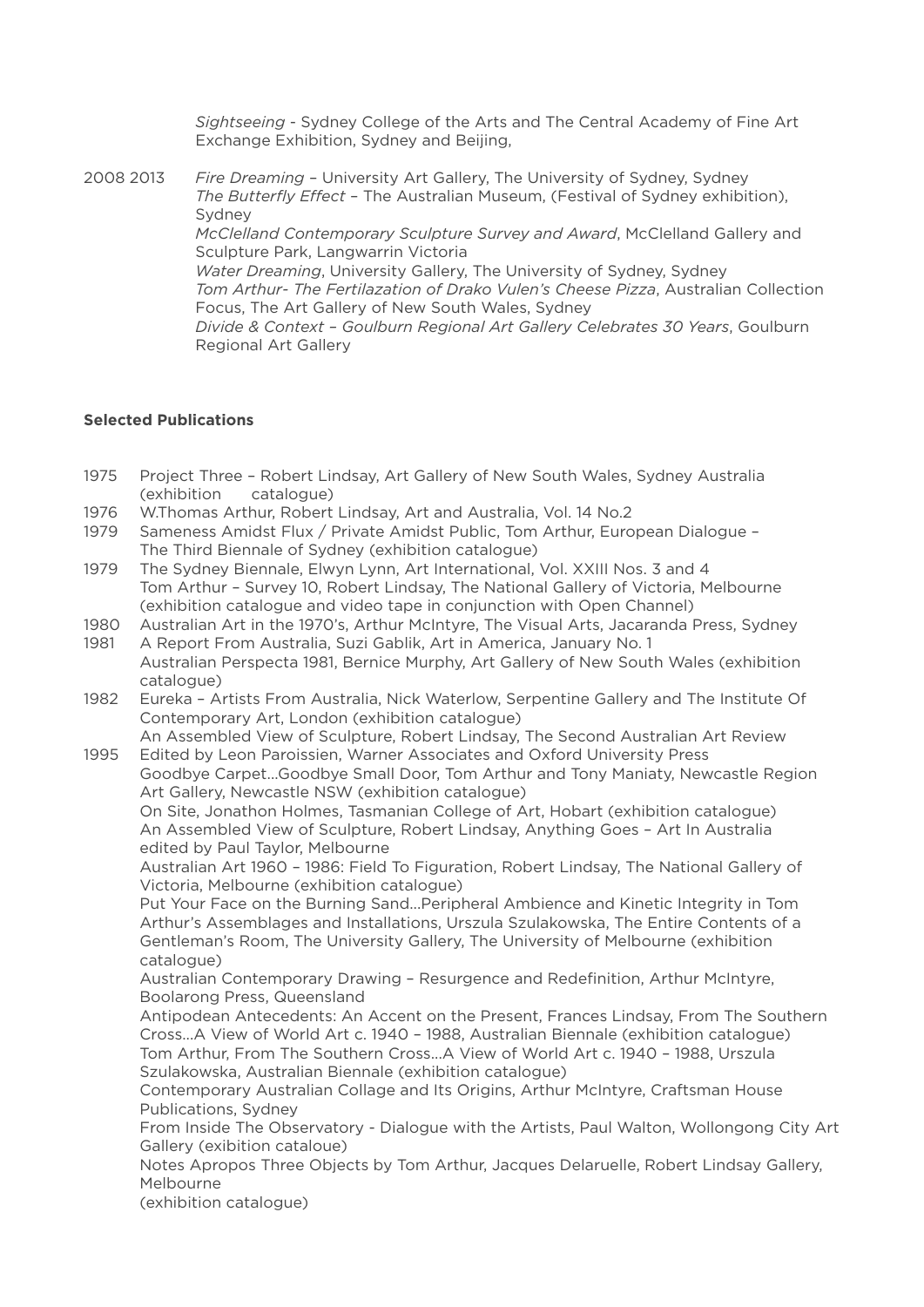Asia and Oceania Influence, Nick Waterlow, Ivan Dougherty Gallery, College of Fine Arts, University of New South Wales, Sydney (exhibition catalogue) Death – Insights On Life, Eileen Chanin, National Touring Exhibition in association with the Rookwood Necropolis, Sydney (exhibition catalogue)

- 1996 The Magnificent Seven Deadlies, Phillip Kent, Death Insights On Life, National Touring Exhibition in association with the Rookwood Necropolis, Sydney (exhibition catalogue) What is the life behind things? Nicholas Jose, Art Link – Australian Contemporary Art Quarterly, Vol.16 No.4 Summer Edition
- 1997 Phygenie's Eye, Tom Arthur, Artists In The House, Elizabeth Bay House Contemporary Art Installation Program, Historic Houses Trust, Sydney (exhibition catalogue)
- 1999 ICARUS, Jennifer Lamb, Goulburn Regional Gallery Regional Galleries of New South Wales Touring Exhibition (exhibition catalogue)
- 2003 A Perfect Circle, Common Food Anne Rochette, Tom Arthur, publication in association with The Maison de la Culture d'Amiens and Association Francaise d' Action Artistique- Ministere des Affaires Etrangers (exhibition catalogue)
- 2004 I'invitation au voyage-les artistes pérégrins, Evelyn Artaud and Martine Bercovy, Artsénat International Sculpture Exhibition, Jardin du Luxembourg and the Orangerie du Sénat, Paris, (exhibition catalogue L'avant...de l'Exposition; I'invitation Au Voyage-les Artistes Pérégrins, le Film avec les 30 Artistes de l' Exposition, Claude Yvans, ARTSENAT 2004, Film and DVD Sightseeing, Sioux Garside, Sydney College of the Arts and The Central Academy of Fine Art Exchange Exhibition, Sydney and Beijing, ( exhibition catalogue ) Fire Dreaming, Sioux Garside, University Gallery, The University of Sydney, (exhibition catalogue)
- 2005 The Butterfly Effect, Michael Goldberg, Tom Arthur, (Festival of Sydney exhibition) The Australian Museum, Sydney, (exhibition catalogue)
- 2006 McClelland Contemporary Sculpture Survey and Award, Robert Lindsay, McClelland Gallery and Sculpture Park, Langwarrin Victoria (exhibition catalogue) Water Dreaming, Sioux Garside, University Gallery, The University of Sydney, (exhibition catalogue)
- 2008 The Metamorphosis of Being, Tom Arthur- The Fertilization Of Drako Vulen's Cheese Pizza, Denise Mimmocchi, Assistant Curator, Australian Art, The Art Gallery of New South Wales, (exhibition Catalogue)
- 2011 Alchemy In Contemporary Art, (Chapter 9 Australian art and the esoteric tradition) Urszula Szulakowska, Ashgate Publishing Ltd, Surrey England
- 2013 Divide and Context Goulburn Regional Art Gallery Celebrates 30 Years , Jane Cush and Jennifer Lamb (exhibition catalogue)
- Selected Scholarships, Awards, Fellowships, Residencies
- 1965 Ford Foundation Grant
- 1966 Mary O.H. Longstreth Scholarship, The School of the Boston Museum of Fine Arts
- 1967 Mary Ripley Scholarship, The School of the Boston Museum of Fine Arts
- 1969 Clarissa Bartlett Travelling Scholarship for Graduates, Boston Museum of Fine Arts 1981 Australia Council Standard Grant, Visual Arts / Crafts Board
- 1989 Australia Council Professional Development for Artists Fellowship, Visual Arts / Craft Board
- 1996 Visiting Fellow, Four Sculptors Program, School of the Boston Museum of Fine Arts Boston
- 2003 Artist in residence, the École Nationale Supérieure des Beaux-Arts Paris
- 2004 Visiting Professor, the École Nationale Supérieure des Beaux-Arts workshop program with students from the ateliers of Anne Rochette and Richard Deacon.
- 2004 Artist in residence, Centre International d'Accueil et d' Echanges des Récollets, sponsored by the City of Paris and the French Ministry of Culture in collaboration with the École Nationale Supérieure des Beaux-Arts
- 2009 The Lady Nock Sculpture Prize, Defiance Galleries annual 6x6x6 Inch Miniature Sculpture Exhibition – Sydney
- 2013 The Lady Nock Sculpture Prize, Defiance Galleries annual 6x6x6 Inch Miniature Sculpture Exhibition (Maximus Minimus)– Sydney